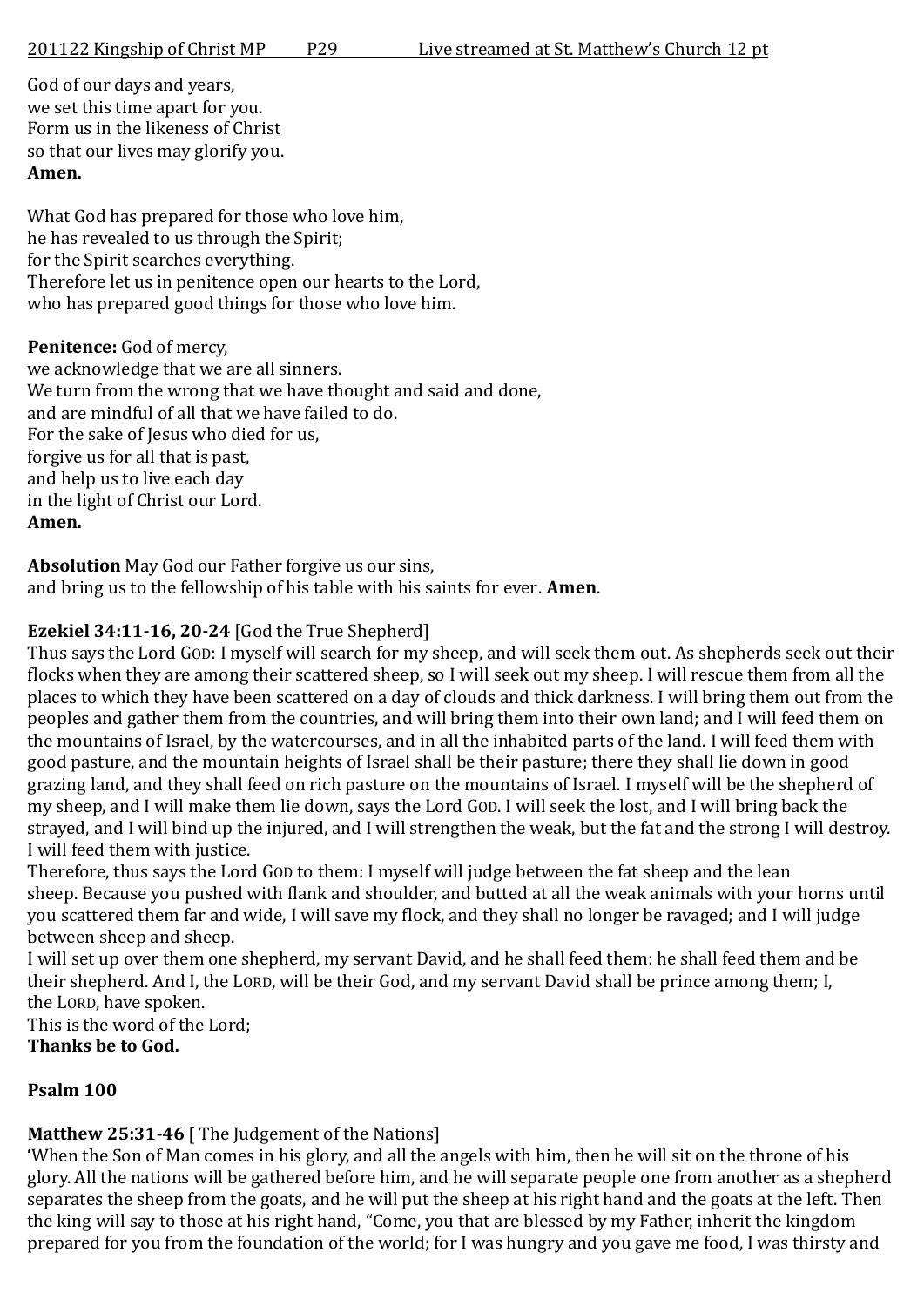you gave me something to drink, I was a stranger and you welcomed me, I was naked and you gave me clothing, I was sick and you took care of me, I was in prison and you visited me." Then the righteous will answer him, "Lord, when was it that we saw you hungry and gave you food, or thirsty and gave you something to drink? And when was it that we saw you a stranger and welcomed you, or naked and gave you clothing? And when was it that we saw you sick or in prison and visited you?" And the king will answer them, "Truly I tell you, just as you did it to one of the least of these who are members of my family, you did it to me." Then he will say to those at his left hand, "You that are accursed, depart from me into the eternal fire prepared for the devil and his angels; for I was hungry and you gave me no food, I was thirsty and you gave me nothing to drink, I was a stranger and you did not welcome me, naked and you did not give me clothing, sick and in prison and you did not visit me." Then they also will answer, "Lord, when was it that we saw you hungry or thirsty or a stranger or naked or sick or in prison, and did not take care of you?" Then he will answer them, "Truly I tell you, just as you did not do it to one of the least of these, you did not do it to me." And these will go away into eternal punishment, but the righteous into eternal life.'

This is the gospel of the Lord.

# **Praise to you, Lord Jesus Christ.**

### **Sermon**

In the name of the Father, and of the Son, and of the Holy Spirit, Amen. Where did this festival come from? It didn't figure in our calendar when I was younger!

The historical reality is that Pope Pius XI instituted the feast of Christ the King in 1925 to remind Christians that their allegiance was to their spiritual ruler [in heaven](http://en.wikipedia.org/wiki/Session_of_Christ) as opposed to earthly supremacy, which was claimed by [Benito Mussolini.](http://en.wikipedia.org/wiki/Benito_Mussolini) So it's really an attempt to counter fascism and secularism from that time.

"'Christ,' Pius XI said, 'has dominion over all creatures, a dominion not seized by violence nor usurped, but his by essence and by nature.'" The feast is marked in the Revised Common Lectionary, and Anglican Churches have followed this practice since 1969.

Firstly, exactly who is this Son of Man, a title which is sprinkled throughout the Gospels? Well, our text today gives us a very clear answer to that. It transfers the authority of God to the coming Son of Man, since glory, angels, and throne are all exclusive accoutrements of God. As Matthew puts it, "When the Son of Man comes in his glory, and all the angels with him, then he will sit on his glorious throne."

I want to spend a minute on some of the words of today's very rich readings.

"The Father of Glory" is how St. Paul describes God the Father in today's Epistle. The ancient Greek doxology which we know as the "Gloria in Excelsis" is an attempt to express our awe, our worship, the immensity of that entity that we call God. We use superlative words like splendour, beauty, magnificence, radiance and rapture to try to describe God's greatness and transcendence. We humans crave the glorious! One of the most important ways in which the Bible, both in the Old Testament and the New, speaks of God, however, is that he rules as king – that he reigns as king.

The early writings in the OT from the time of the two kingdoms depict God in royal terms. Exodus proclaims that "The Lord will reign for ever and ever". The idea of God's eternal reign as king in the future is repeated numerous times, in the Psalms, and right through to Jeremiah and Micah. God's sovereignty extends to the elements of nature; he is Creator-King. God's rule is in the heavens, but his throne in OT times was depicted as being the ark of the covenant. The NT, too, speaks often of Jesus as king as, with its roots in the OT Davidic kingship and in the OT messianic idea. Jesus is called "King of the Jews" and "King of Israel". Matthew's favoured term "kingdom of heaven" or more accurately "king of the heavens" means the same as "kingdom of God". It's just a characteristic Jewish substitution of "heaven" to avoid using the divine name. It is the kingdom of the One who is in the heavens.

But of course this Son of Man, this king of the heavens, doesn't act like your typical middle-eastern king. He is often described oddly as the servant king – a term which I am sure would have been derided, then and even today by some.

But God is also described today as the true Shepherd. He is the one who separates the sheep from the goats. The observant among you will have noticed that it comes from our passage in Ezekiel: "Thus says the Lord God: I myself will search for my sheep, and will seek them out. I will strengthen the weak, but the fat and the strong I will destroy."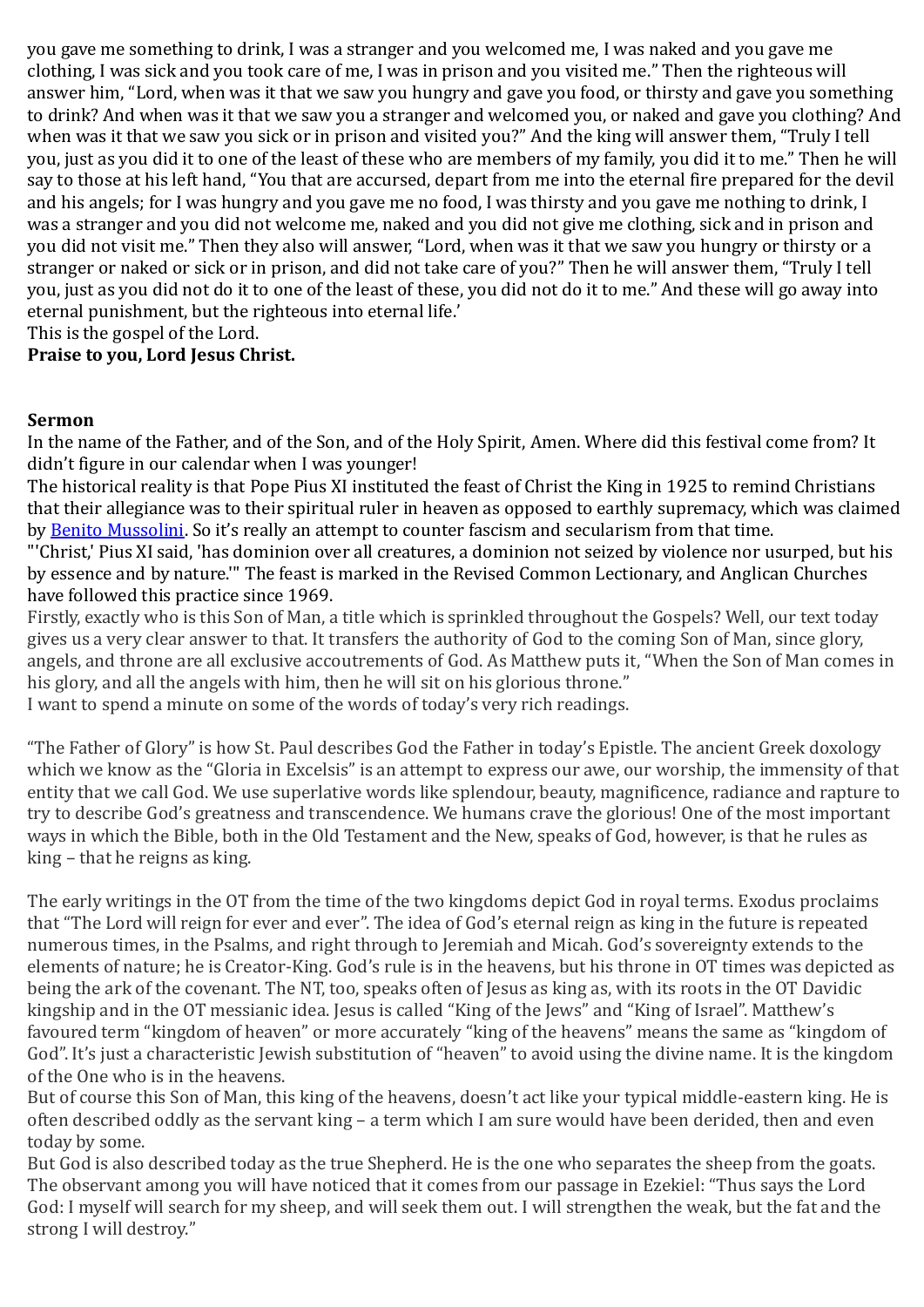But once we get past these questions about how we should describe God, we are left with the text. Matthew needs no help from the likes of me to help us understand this passage. It is an extremely clear, radical and uncompromising message. The so-called righteous people condemn themselves with their own words: "Lord, when was it that we saw you hungry and gave you food, or thirsty and gave you something to drink?" And we have the answer at the end of the passage: "Just as you did not do it to one of the least of these, you did not do it to me". There's no answer to that, is there? The message is clear as crystal.

Each one of us in our baptism was given a wealth of love, and an intimate experience of the presence of God. We renew that gift at each Eucharist, as we receive Jesus into our lives and join with the hosts of heaven in worship and thanksgiving. We have been given the grace to show the faith within us to others. That may be in giving instruction or providing shelter and I hope by telling and showing the love of Jesus at one and the same time.

The real lesson of this parable today is an invitation for you and me to seek God. Not in the beauty of the sunsets or the birth of babies. Not to find God in the obvious places such as the beauty of mountains and sea and to therefore conclude that there is a God. God is to be found hiding behind the faces and places of suffering people. "I was hungry and you gave me no food; I was thirsty and you gave me nothing to drink." This social justice tradition is venerable and very Jewish – the prophet Micah; "He has told you, O mortal, what is good: And what does the Lord require of you but to do justice, and to love kindness, and to walk humbly with your God."

It was Mark Twain who said it first. "It is not those parts of the Bible that I do not understand that bother me. It is the parts of the Bible that I *do* understand that bother me the most."

Having started by acknowledging that politics was the raison d'etre of this Feast Day, let me finish by reflecting on the inaugural address of our President, Michael.

What struck me, more forcefully than I expected, was the parallel sentiment between his words and today's gospel passage. His thesis was pure social justice Christianity. He challenged us to open a new chapter based on a different version of our Irishness … that will require a transition in our political thinking, our view of the public world, our institutions, and our consciousness. He stressed the importance of the ethical connection between politics, economy, development and society. He used terms such as "humility"; "a different set of values"; "a society which is profoundly ethical and inclusive"; "that we should draw on our shared strengths". His central theme was that our strength lies in our common weal – our social solidarity. It struck me how different his terminology was from that of our driven, acquisitive society. Amen.

# **The Apostles' Creed**

I believe in God, the Father almighty, creator of heaven and earth. I believe in Jesus Christ, God's only Son, our Lord, who was conceived by the Holy Spirit, born of the Virgin Mary, suffered under Pontius Pilate, was crucified, died and was buried; he descended to the dead. On the third day he rose again; he ascended into heaven, he is seated at the right hand of the Father, and he will come again to judge the living and the dead. I believe in the Holy Spirit, the Holy Catholic Church, the communion of saints, the forgiveness of sins, the resurrection of the body, and the life everlasting. **Amen.** 

### **Intercessions, beginning with the Collect of Christ the King**

Eternal Father, whose Son Jesus Christ ascended to the throne of heaven that he might rule over all things as Lord and King: Keep the Church in the unity of the Spirit and in the bond of peace,